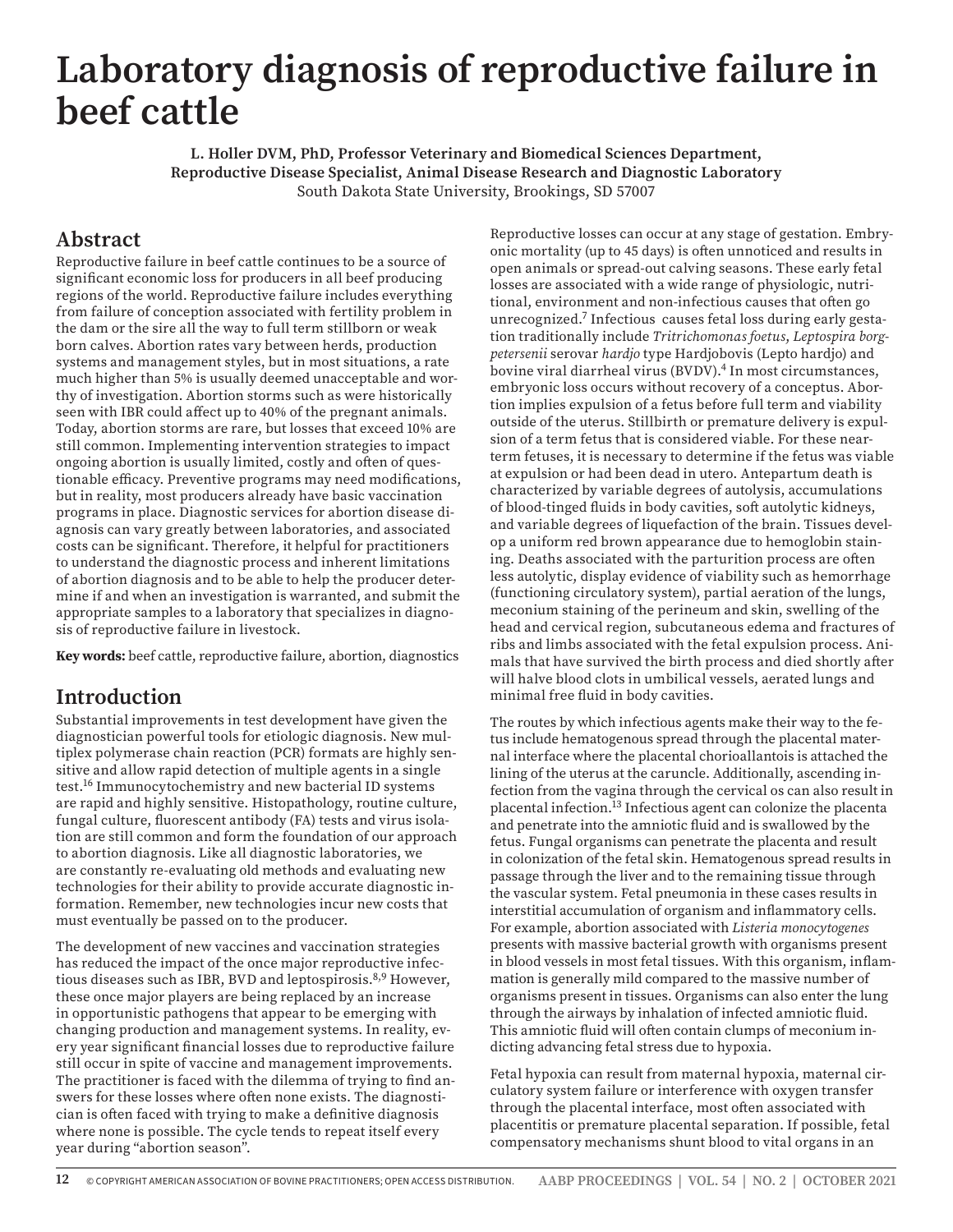attempt to maintain normal oxygen levels. Fetal respiration increases in an attempt to compensate for hypoxia. This labored breathing is often associated with the aspiration of amniotic fluid. If the placenta is compromised due to slow growing, opportunistic bacteria or fungi, and the fetus is not immediately overwhelmed by the infection, the slowly advancing placental damage will suffocate the fetus due to lack of oxygen or starve it for lack of nutrient transfer across the fetal maternal interface. If the fetus is not yet viable, abortion occurs; if the fetus is still viable but weakened due to hypoxia, low nutrient transfer and possible deleterious effect of chronic infection, the outcome is often a stillborn or weak-born calf.

#### **Case submission**

Appropriate collection and submission to samples for abortion diagnosis is critical for diagnostic success. Submitting a complete history is often the first critical component for diagnostic success. Include information about the herd history and details about the current abortion problem including an estimate on the gestational age. Table 1 contains information on the estimation of gestational age based of crown rump length, size and physical characteristics.<sup>12</sup> Information such as recent purchases or exposure to outside animals, illness in the dam or the herd and a history of vaccinations and treatments should be included. Additional information on nutritional management, feedstuffs and feeding practices is also useful when evaluating risks for feed associated opportunistic pathogens.

Collection and submission of appropriate samples that are not completely autolyzed should be the goal in every submission. Aborted fetuses are often retained in utero, macerated, mummified, severely autolytic, partially eaten, covered in mud and manure, buried in bedding, frozen solid or rotten from extreme heat. Superficial contamination can be rinsed away. Unfortunately, rotten is still rotten. Some samples are just unsuitable for evaluation. The intact fetus and complete placenta are ideal for submission if the laboratory is in close proximity to the producer. Gross examination and collection of tissue is conducted at the laboratory. Necropsy procedures can easily be performed in the field or clinic and involve exposure on the thoracic and abdominal cavities for collection of visceral tissues, removal of the head or brain and collection of appropriate tissues and body fluid as listed in Table 2. Tissues should be divided and portions submitted fresh (chilled or frozen is shipping delays are expected) and a portion submitted fixed in 10% buffered neutral formalin.

# **The placenta**

The placenta is the most significant tissue for abortion diagnosis. If unavailable, the probability of diagnosis is significantly reduced. A whole, intact placenta is rarely received for examination. Often only a small portion of placenta is recovered and may be devoid of any cotyledonary structures. Histologic changes in placenta are often multifocal in distribution requiring multiple sections be examined to give the diagnostician the best chance of detecting subtle areas of placental damage. Placentitis results in disruption of placental functions including oxygen transport and exchange, nutritional support for the fetus, hormone and growth factor production that can affect normal parturition and fetal development. Chronic inflammation associated with release of cytokines and pro-inflammatory factors alter normal physiologic processes that occur at the fetal maternal interface. Fetal macrophages within the placenta are rare in the early gestational fetus, but by 8 months gestation, they have increased 10-fold. These macrophages are numerous within the allantoic stroma within areas of inflammation and often appear to contain debris or organisms in their cytoplasm. The role of these cells in cell defense against infectious agents as well as their role in dissemination of organisms is unknown.14

A complete placenta is a relatively large tissue and placental lesions are often focal to multifocal in distribution. Therefore, a single small section of placenta may miss significant changes and result in a missed diagnosis.

# **Maternal and fetal serology**

Single serum samples from the dam are often submitted with abortion investigations, but they are usually of little value in abortion diagnosis. Positive serology for an individual animal at best indicates exposure to a specific agent or antigens to a specific agent in the form of vaccine. Separating the two responses is often impossible. Knowledge of vaccination history, types and brands of vaccine used and baseline serologic data from the specific laboratory performing the test is crucial to any serologic interpretation. Most of the opportunistic infections including environmental bacteria and fungi do not have validated serologic tests. Many infectious agents stimulate titer increases that predate expulsion of the fetus. Therefore, using paired serum samples on individual animals to detect changes in titers is also rarely useful for demonstrating evidence of specific abortion agents. A serologic profile comparing aborted

| Crown-rump length (cm) | Age      | <b>Compartive size</b> | <b>Physical characteristics</b> |
|------------------------|----------|------------------------|---------------------------------|
| $1 \text{ cm}$         | 30 days  |                        |                                 |
| $10 \text{ cm}$        | 60 days  | Mouse                  |                                 |
| $20 \text{ cm}$        | 90 days  | Rat                    |                                 |
| $30 \text{ cm}$        | 120 days | Small cat              |                                 |
| 45 cm                  | 150 days | Large cat              |                                 |
| 60 cm                  | 180 days | Small dog              |                                 |
| 80 cm                  | 210 days | Large dog              | Hair around eyes, tail, muzzle  |
| $100 \text{ cm}$       | 240 days |                        | Hair on body, incisors visible  |
| $>100$ cm              | 270 days |                        | Near term, incisors erupted     |

**Table 1:** Estimation of fetal gestational age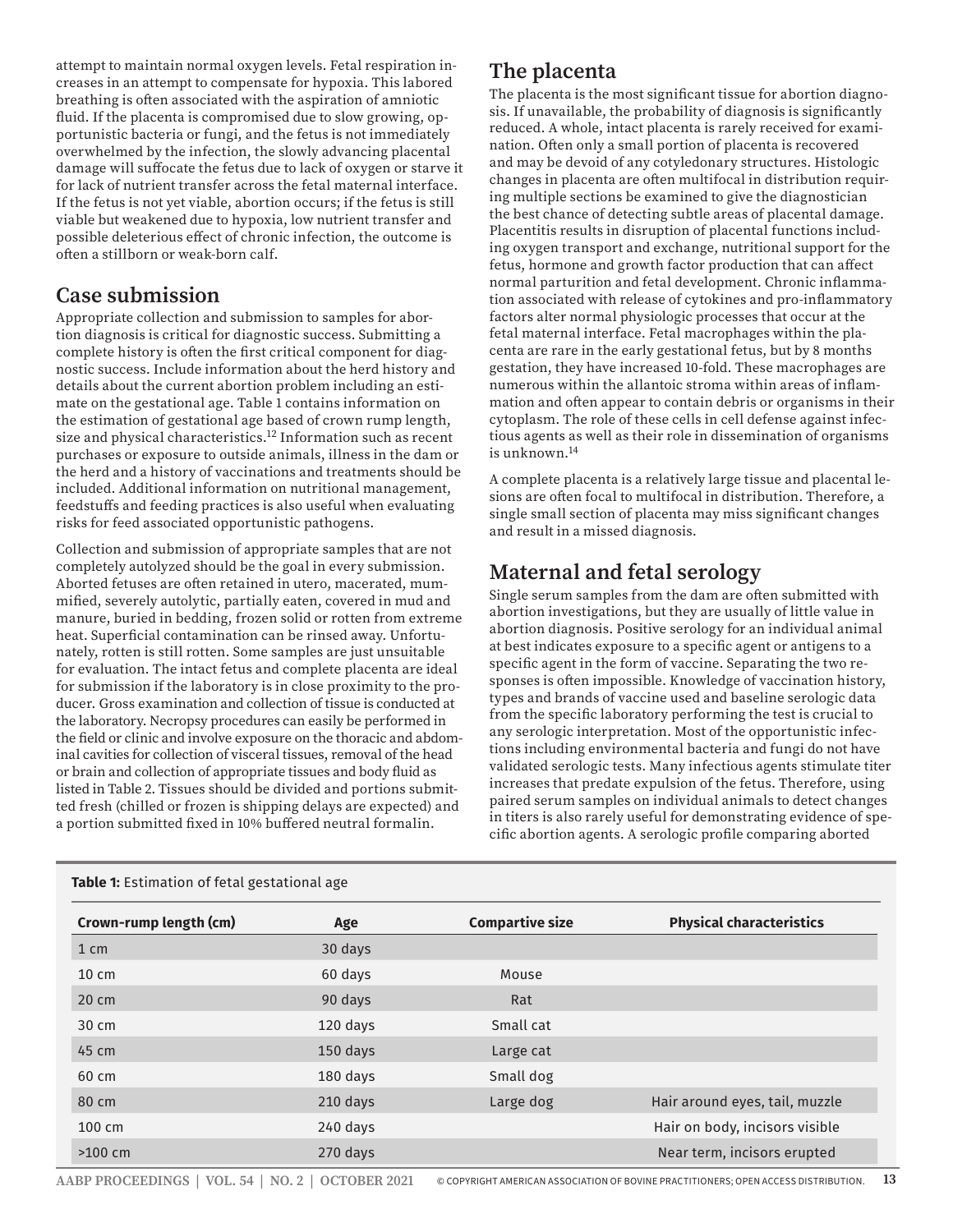**Table 2:** Samples submission for ruminant abortion diagnosis

#### **Whole fetus and placenta**

Submit whole fetus and placenta if proximity to laboratory is convenient, fresh (chilled) not frozen If the entire fetus cannot be submitted, then the following tissues should be collected:

| Fresh <sup>1</sup>    |              | Formalin fixed <sup>2</sup> |    |  |
|-----------------------|--------------|-----------------------------|----|--|
| Lung (anterior lobes) | B,V          | L:ung                       | Hp |  |
| Kidney                | B (Lepto), V | Kidney                      | Hp |  |
| Liver                 | v            | Liver                       | Hp |  |
| Spleen                | $\vee$       | Spleen                      | Hp |  |
| Heart                 | v            | Heart                       | Hp |  |
| Placenta              | B, V, M      | Placenta                    | Hp |  |
|                       |              | Skeletal muscle             | Hp |  |
|                       |              | Thymus                      | Hp |  |
|                       |              | <b>Brain</b>                | Hp |  |

Fetal stomach content BM Collect with sterile syringe and submit in snap cap tube

Fetal thoracic fluid/heart blood Collect with sterile syringe and submit in snap cap tube

Ocular fluid for nitrate/nitrite analysis Collect with sterile syringe and submit in snap cap tube

Maternal blood for serology<sup>3</sup>

Other: Feed and water samples

<sup>1</sup> Adequate fresh sample should be placed in leak- proof bags, chilled or frozen if delivery is delayed

<sup>2</sup> Fix in adequate (10x) volume 10% buffered neutral formalin, submit in leak-proof sealed container.

 $3$  Maternal blood can be collected and serum harvested and saved frozen for future use.

B-bacteriology, V-virology, M-mycology, Hp-histopathology

animals to normal controls is more often recommended. Serologic profiling on a significant number of animals in a herd may provide data on vaccination status for a given antigen as well as suspect exposure based on markedly elevated titers in the aborts versus the normal controls. Fetal serology is rarely used in routine diagnostics. If the fetus is old enough to be immunocompetent, fetal Immunoglobulin G (IgG) levels can be significantly elevated in fetal fluids in some infectious abortions. If IgG is elevated, then individual serologic tests can be performed as appropriate.1 In *Neospora* caninum abortions, fetal and neonatal serology was used to detect in-utero infections in aborted fetuses or pre-colostral calves. Currently, we routinely bank fetal serum samples for testing if the need arises.

### **Bacterial infections**

The vast majority of bacterial causes of abortion are opportunistic pathogens. These bacteria gain entrance to the blood stream of the dam and occasionally set up an infection in the placenta. *Trueperella pyogenes* and *Bacillus*, followed by *Escherichia coli*, Histophilus somni, *Pasteurella*, *Listeria*, *Staphylococcus*, *Streptococcus* and basically any other bacteria that can find its way into the blood stream, can be opportunistic pathogens. These opportunists are usually associated with sporadic late term abortions, unless specific risk factors give a particular organism the chance to affect multiple animals. Cattle with abscesses or a history of feet problems seem to have problems with *Trueperella pyogenes*. Cattle exposed to processed bales with a great deal of soil-associated spoilage can have increased problems with *Bacillus sp. Listeria sp*. is usually associated with poorly fermented silage feeding. Gross lesions are rare, but can include exudate on the placenta surface, or possibly increased fluid in body cavities, occasionally with fibrin. Histologic lesions include suppurative fetal pneumonia, mild perivascular inflammation in the epicardium and to a lesser extent, myocardium, increased portal inflammatory cells in the liver, and inflammatory cell pooling in blood vessels in the brain and other tissues. A variably severe, multifocal, necrotizing and suppurative placentitis is a common lesion if adequate placenta is examined. Numerous intralesional bacteria are often observed histologically, especially in the case of *Trueperella pyogenes*, *Campylobacter* and *Salmonella* induced abortion.

Multiple species, serovars and types of *Leptospira* including *hardjo* type harjobovis, *pomona*, *icterohaemorrhagiae, grippotyphosa* and most likely many others can be involved in bovine embryonic loss and abortion.<sup>5</sup> Specific gross and histologic lesions have been described historically, but Leptospira abortions are so infrequent today, that I suspect that most diagnosticians would not recognize them. In the upper Midwest, the near universal use of multivalent vaccines for *Leptospira* have significantly reduced its diagnosis associated with abortion in cattle. Culture of this organism is not practical due to time and cost constraints. Microscopic detection by dark-field examination of fetal fluids or silver-stained histologic sections is occasionally used, although the sensitivity of the techniques is low. A common technique, fluorescent antibody (FA) staining of kidney homogenates with multivalent antisera, is frequently used.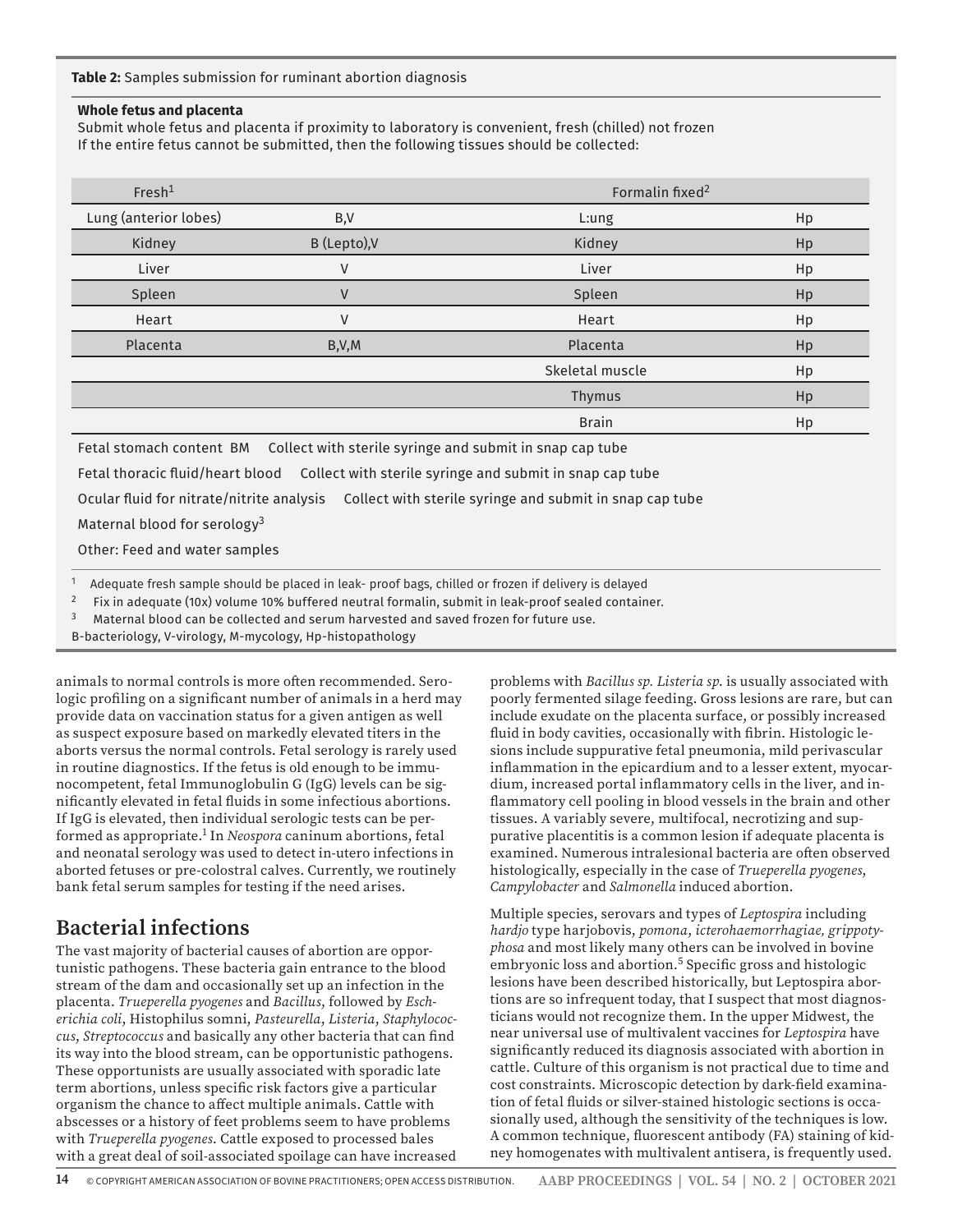Again, the sensitivity may be low, especially with host adapted *Leptospira* such as type hardjobovis. New PCR tests are currently in use, and have the benefit of speed, specificity and sensitivity. The PCR format is routinely used to detect carrier cows that shed the harjobovis organism in urine and is becoming more common for detection of *Leptospira* organisms in abortions.

# **Viral infections**

Viral causes of abortion include bovine herpesvirus type I, the cause of infectious bovine rhinotracheitis (IBR), bovine viral diarrhea virus (BVDV), and to a lesser extent, bovine herpes type 4 (BHV-4). Numerous references are available that describe these agents in detail.3,4,6,9 IBR associated abortions have decreased dramatically since the introduction of effective vaccines. Recently, increased IBR abortions have been reported in unvaccinated or questionably vaccinated cows exposed to modified live vaccine during gestation. Gross and histologic lesions are commonly observed with IBR and can include pale foci in the liver that corresponds with the multifocal necrotizing lesions that are present in several fetal tissues including liver, lung and spleen. Similarly, the incidence of BVDV has also decreased in the last several years, most likely associated with increased vaccination. BHV-4 is considered an opportunistic viral pathogen and its role in abortion is difficult to determine. Diagnostic procedures for viral abortion agents vary between laboratories. Fluorescent antibody tests are rapid and usually of acceptable sensitivity. Virus isolation is considered a triedand-true method, especially for discovery of new agents, but it is very expensive, time-consuming and requires technical expertise. The advantage of virus isolation is that you have an isolate for further study or vaccine production at the end of the procedure. PCR-based tests have replaced other techniques in many laboratories due to their speed, specificity and sensitivity. Multiplex PCR is currently available for IBR and BVD.

# **Mycotic infections**

Mycotic abortion is common worldwide. The common agents include *Aspergillus fumigatus*, *Aspergillus, Candida* and a variety of environmental species.10,11 These organisms are ubiquitous saprophytes in the environment and often increase in numbers in moldy feedstuffs or bedding. Abortions usually occur when cattle a fed stored or processed feedstuffs. The conidia from these organisms enter the respiratory tract or digestive tract and gain entrance into the bloodstream and spread to the uterus and placenta. Gross lesions include thickening and roughening of cotyledons and intercotyledonary spaces. Lesions are often localized and may not be present if only a small portion of placenta is submitted. Histologic lesions if present will confirm a severe necrosuppurative placentitis and stromal arterial vasculitis. Fungal hyphae are often associated with these necrotic lesions.

Diagnosis of mycotic abortion can be accomplished by fluorescent KOH procedures on placental scrapings that allow visualization of fungal elements. Histologic identification of fungal elements is also useful using special histochemical stains. Culture of fungal organisms from stomach content and placenta requires special media with added antibiotics to suppress bacterial growth. When a mixed growth of fungal organisms is isolated, the significance of the results should be questioned, but not dismissed. Multiple fungal species are often present in feedstuffs, so dual infections cannot be completely eliminated as a possible diagnosis. If any particular fungal organism is

isolated in heavy growth, or isolated in heavy growth from fetal stomach content and placenta, and compatible placental lesions exist, then causality should be considered.

#### **Protozoa**

Protozoal agents associate with abortion include *Neospora caninum* and *Tritrichomonas fetus*. <sup>2</sup> *Neospora caninum* is vertically transmitted from dam to congenitally infected normal offspring as well as horizontal transmission by ingestion of infective oocysts shed by the canine definitive host. Epidemic abortions were more common historically when most cattle were naïve to infection. The most common presentation with *Neospora caninum* today is sporadic or endemic abortions. The dam is clinically normal and most abortions occur between 5 and 7-months gestation. Compatible lesions include multifocal necrosis and gliosis and non-suppurative epicarditis, myocarditis and myositis. Occasionally, similar focal lesions are present in other tissues. Immunohistochemistry is used for detection of the organism in context of the histologic lesion. PCR and a number of serologic tests are also available for diagnosis. Caution should be used if lesions are very mild or non-typical as most calves born to seropositive dams will be congenitally infected, and the abortion could have been caused by other agents.

*Tritrichomonas foetus* is most often associated with early embryonic death and early abortions in cattle. The organism can be cultured in special media from carrier bulls and occasionally from infected cows or recovered fetuses. PCR techniques have also been developed. In aborted fetuses, a mixed pneumonia is present and occasional protozoa compatible with *Tritrichomonas foetus* can be found.

# **Non-infectious abortion**

Non-infectious causes of abortion are often lumped together and include the variety of genetic, nutritional and environmental factors associated with reproductive failure. This category is often a catchall and is often overlook in most diagnostic scenarios. Genetic causes of early embryonic mortality often go unnoticed. Embryonic loss associated with chromosomal defects or lethal mutations are rarely ever detected. Obvious congenital anomalies that present at birth often fit in one of two categories. The first case is those with established genetic conditions, often with known genetic defects and testing strategies to eliminate the trait from the breed. The second and most common is everything else with a congenital anomaly. Caution is warranted in using the word genetic too early when investigating congenital malformations.15 Many of the animals involved in these situations are extremely valuable and data must be collected carefully and thoroughly before reaching any conclusion. The majority on non-genetic causes are probably still unknown, but we recognize that nutritional factors, toxic plants, chemical exposure and viruses as possible suspects to be considered. Nutritional factors, including trace mineral, vitamins, protein and energy, can contribute to increase fetal loss and poor postnatal survival. Many of these causal links are difficult to prove, however, the possibility of nutritional component should be considered, if for no other reason than to gives the producer the opportunity to evaluate and correct nutritional problems before they get worse.